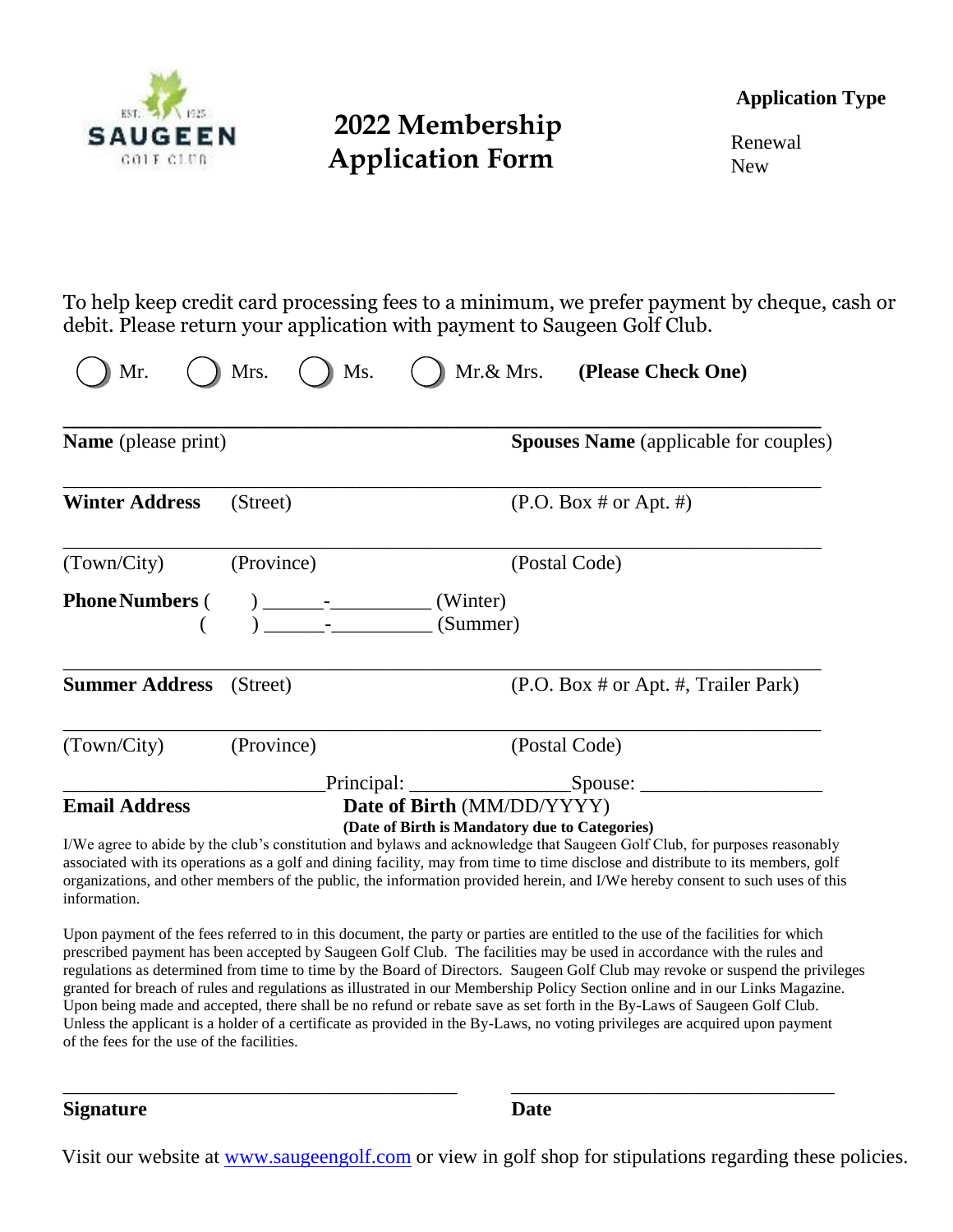

# **Saugeen Golf Club**

## **2022 Membership Rates**

**All memberships include unlimited use of range, pull cart and refund coverage in the event of health problems**

| <u>7 days/week – no restrictions</u>                                                                                                                                                                                                                                                                                                                                      | Rate On/After Jan 16/22                  |     |
|---------------------------------------------------------------------------------------------------------------------------------------------------------------------------------------------------------------------------------------------------------------------------------------------------------------------------------------------------------------------------|------------------------------------------|-----|
| Adult (age 40-79)                                                                                                                                                                                                                                                                                                                                                         | $$2045$ (+ HST) = $$2310.85$ X = =       |     |
| Adult $(age 30-39)$                                                                                                                                                                                                                                                                                                                                                       |                                          |     |
| Adult (age 19-29)                                                                                                                                                                                                                                                                                                                                                         |                                          |     |
| Adult (age over 80)                                                                                                                                                                                                                                                                                                                                                       | $$1400$ (+ HST) <b>= \$1582.00</b> X = = |     |
| Couples                                                                                                                                                                                                                                                                                                                                                                   |                                          |     |
| <b>9 Hole</b> (Only available to Previous 9 Hole Members from 2021)<br>Membership allows play 7 days/week (no playing or time of day<br>Restrictions) Allows you to play maximum of 9 holes per day. Additional<br>9 holes for \$35 + HST                                                                                                                                 | $$1450$ (+ HST) = <b>\$1638.50</b> $X =$ |     |
| <b>Junior</b> (7 Days per Week/After 12pm on Weekends)<br>(Must be 13 to 18 Years of Age with Birthday Listed on Front of Form)                                                                                                                                                                                                                                           | $$325$ (+ HST) = $$367.25$ X = =         |     |
| <b>Bantam</b> (7 Days per Week/After 12pm on Weekends)<br>(Must be 12 Years of Age or Under with Birthday Listed on Front of Form<br>- Sponsor Required form must be filled out for each Bantam)<br>(Sponsor May be a Parent or Grand Parent of the Child & Must be Paid in Full for 2022)<br>(May only play with an Adult or Sponsor unless approved by General Manager) | $complimentary x _$                      |     |
| Weekday<br>Adult                                                                                                                                                                                                                                                                                                                                                          |                                          |     |
|                                                                                                                                                                                                                                                                                                                                                                           | $$1940_{(+HS)}$ = \$2192.20 X = =        |     |
| <b>Additional Options</b>                                                                                                                                                                                                                                                                                                                                                 |                                          |     |
| <b>Adult Power Cart</b>                                                                                                                                                                                                                                                                                                                                                   | $$770$ (+ HST) = \$870.10 X =            |     |
| Couple Power Cart                                                                                                                                                                                                                                                                                                                                                         |                                          |     |
| 9 Hole Power Cart                                                                                                                                                                                                                                                                                                                                                         | $$425_{(+HS)} = $480.25 \times \_ = ]$   |     |
| Club Storage                                                                                                                                                                                                                                                                                                                                                              | $$125_{(+15)} = $141.25 \times 7 =$      |     |
| Club Lockers                                                                                                                                                                                                                                                                                                                                                              | $$60_{ (+ HST)} = $67.80 \times \_ =$    |     |
| Power Caddy Storage                                                                                                                                                                                                                                                                                                                                                       | $$170_{(+HS)} = $192.10 \times \_ =$     |     |
| Member Owned Trail Fee (INCLUDES LAND LEASE)                                                                                                                                                                                                                                                                                                                              | $$600$ (+ HST) = $$678.00 \times \_ =$ = |     |
| <b>Member Owned Cart Fee Deluxe</b><br>(Allows Cart Owners to use SGC Carts when Required)_                                                                                                                                                                                                                                                                               | $$740_{ (+ HST)} = $836.20 \times 7 =$   |     |
|                                                                                                                                                                                                                                                                                                                                                                           | <b>Total Amount Owing</b>                | $=$ |

**Please remit to: Saugeen Golf Club, 5278 Bruce County Road 3, Port Elgin, ON N0H 2C6**

**Full Payment** \$\_\_\_\_\_\_\_\_\_\_\_\_\_\_

Referred by: \_\_\_\_\_\_\_\_\_\_\_\_\_\_\_\_\_\_\_\_\_\_\_\_\_\_\_\_\_\_\_\_\_\_\_\_\_\_\_\_\_\_\_\_\_\_\_\_\_\_\_\_\_\_\_\_\_\_\_\_\_\_\_\_\_\_\_\_\_

Member's Name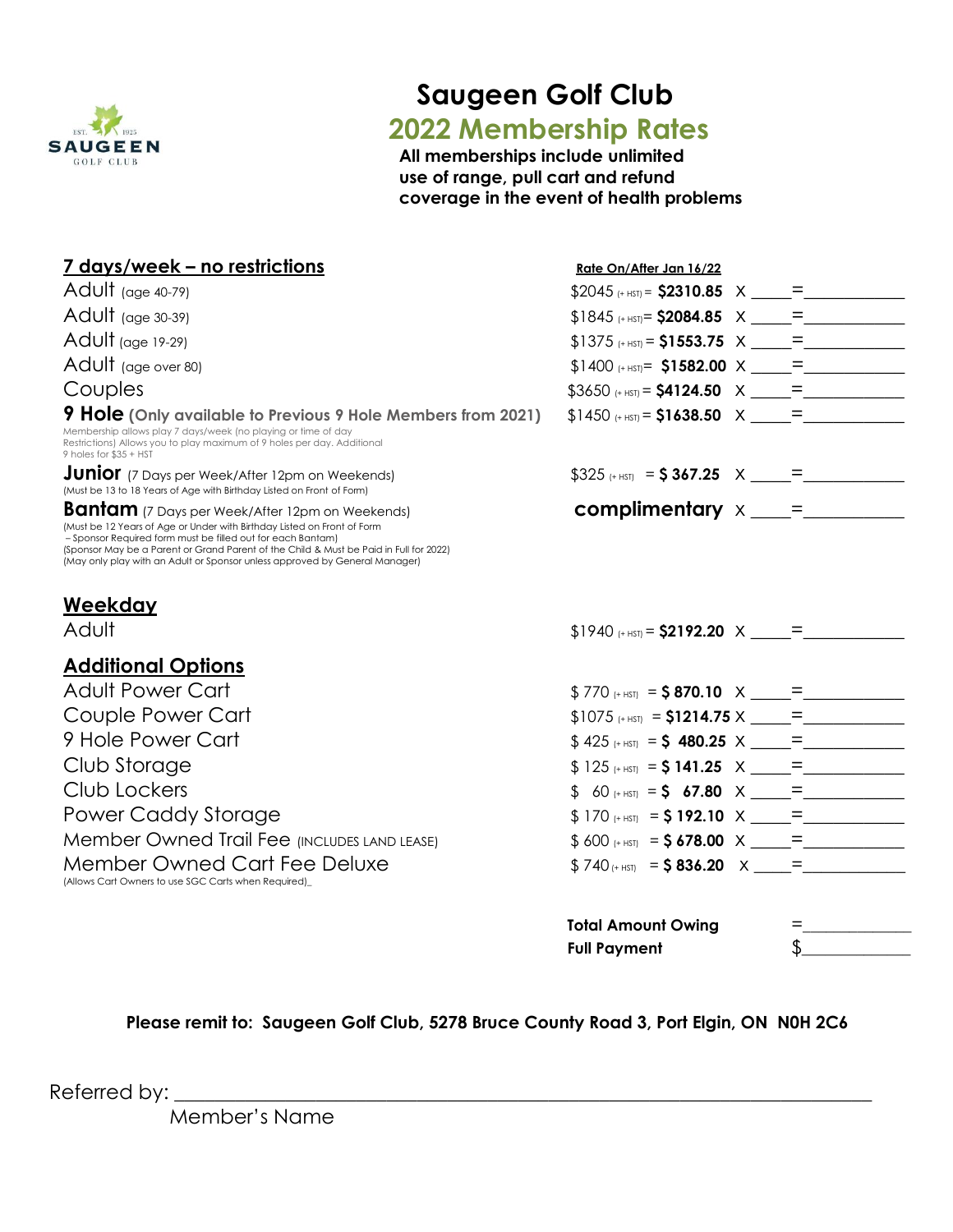### **REFUND OF MEMBERSHIP FEES POLICY**

If a member passes away prior to June  $1<sup>st</sup>$  of a year for which they have paid membership fees, then upon written request made to the Board of Directors by that deceased member's estate, the General Manager will refund the membership that has been paid by that member for the year. (Provide proof of death is submitted). Consideration will also be given by the General Manager to any request by the spouse of such deceased member, who has also paid a membership fee for that year, for a refund of their membership fees as well.

Saugeen Golf Club membership includes refund protection for paid up members. This protection is rare in the golf business and reflects the value we place on having a long-term relationship with our members. If due to injury or sickness, a member is unable to golf for the balance of the golf season, the club will refund a portion of club dues, cart and trail fees but not any other fees. The amount of refund is based on calendar dates. A schedule of dates will be published annually as will the associated refund rate for such refunds.

#### **REFUND SCHEDULE FOR 2022**

#### **REFUND REQUEST FOR DECEASED MEMBER PRIOR TO JUNE 1st, 2022-** *FULL REFUND ELIGIBLE*

**REFUND REQUEST PRIOR TO APRIL 30th, 2022 (cash refund or transfer to 2023) –** *FULL REFUND ELIGIBLE*

**REFUND REQUEST MAY 1st TO JUNE 30th, 2022 (cash refund or transfer to 2023) –** *BASED ON A PRO-RATED PERCENTAGE CALCULATION OF HOW MANY DAYS REMAIN IN THE SEASON DIVIDED BY THE NUMBER OF DAYS IN THE GOLF SEASON*

**REFUND REQUEST AFTER JUNE 30th, 2022 AND BEFORE AUGUST 1st, 2022 WILL BE OFFERED ON FOLLOWING YEARS MEMBERSHIP** *BASED ON A PRO-RATED PERCENTAGE CALCULATION OF HOW MANY DAYS REMAIN IN THE SEASON DIVIDED BY THE NUMBER OF DAYS IN THE GOLF SEASON*

#### **REFUND REQUEST AFTER JULY 31st, 2022** *– IS NOT ELIGIBLE FOR REFUND*

#### **EARLY BIRD MEMBERS WILL BE PRO-RATED FROM THE DATE OF MEMBERSHIP FOLLOWING THE GUIDELINES ABOVE.**

**ALSO**

#### **MEMBERS ARE OFFERED THE OPTION OF TRANSFERRING THEIR PLAYING PRIVILEGES TO ANOTHER PERSON INSTEAD OF TAKING A REFUND AT ANY TIME DURING 2022 SEASON**

**THE MEMBER WOULD BE CONSIDERED A FULLY PAID-UP MEMBER FOR CERTIFICATE HOLDER PURPOSES BUT WOULD HAVE RELINQUISHED PLAYING PRIVILEGES. (TRANSFERS CAN BE DONE ONCE DURING THE SEASON, ARE SUBJECT TO NOTICE WITH THE GENERAL MANAGER AND ARE NOT REVERSIBLE)**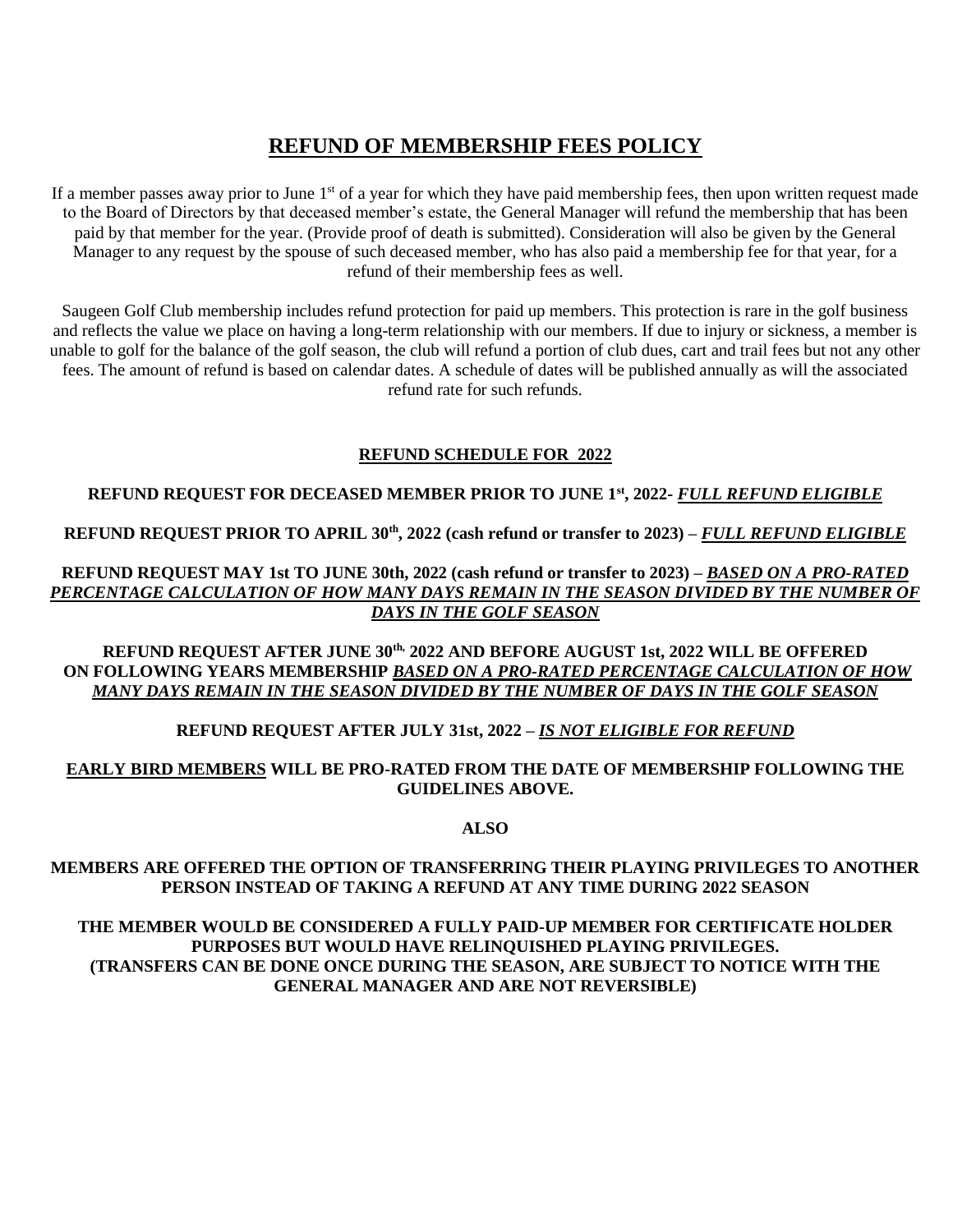

### **MEMBERSHIP REFERRAL PROGRAM 2022**

**Our Membership Referral Program is for those members that assist in bringing new members to our golf club. When a new member for the 2022 season acknowledges that they have been referred by a current member, the said member will receive the following:**

> **\$ 50.00 Voucher for 2022 Season Per 7 Day Adult Member Referred**

> **\$ 75.00 Voucher for 2022 Season Per Couple Member Referred**

> **\$ 25.00 Voucher for 2022 Season Per Weekday Adult Member Referred Per 9 Hole Member Referred**

**Members referring new members will be asked to assist in introducing new members to Saugeen Golf Club. This will allow new members to feel welcome and provide them** 

**with a contact person.**

 **New Members are considered to be those that have not been a Member in the prior three Golf Seasons**

> **Saugeen Golf Club 5278 Bruce Rd # 3 Port Elgin, On N0H 2C6 519-389-4031**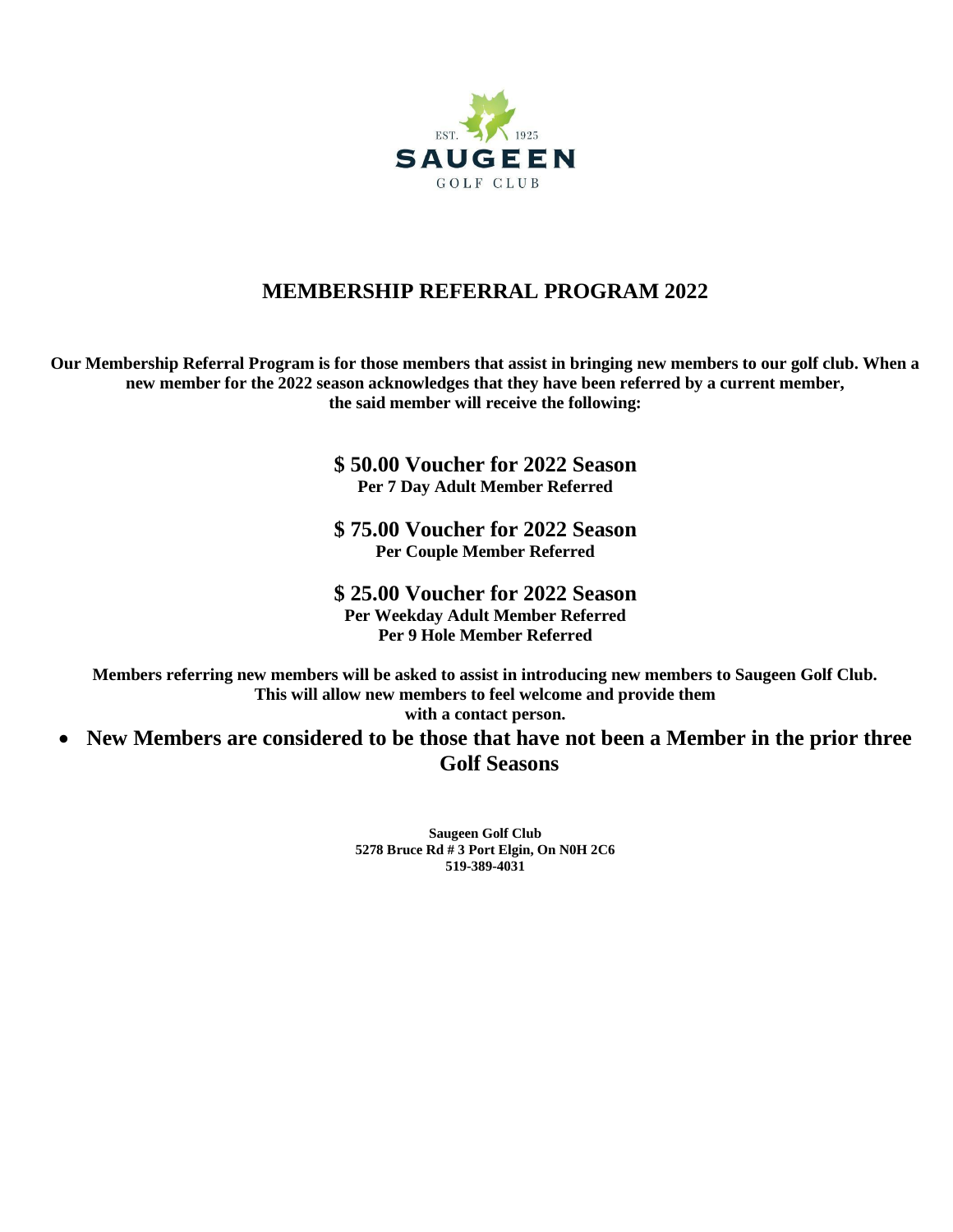### Code of Conduct Policy

Saugeen Golf Club wishes to ensure behavior that respects the rights of all Members, Guests and Employees as per Bill 168. Respecting this Code of Conduct in addition to Saugeen Golf Club Policies and Procedures is essential to uphold the underlying philosophy of Saugeen Golf Club.

On the Course, all Members and Guests have the Right to expect speedy play, proper etiquette and golf course care by fellow players. They also are entitled to a peaceful environment without being forced to hear loud conversations, shouting and coarse language from other players.

Around the Facilities, similarly, all Members and Guests have the Right to a peaceful environment for themselves while enjoying food and beverage services. They should not have to be subjected to coarse language, shouting or loud voices that come from other tables or infringement of room to the extent that they, or their guests are disturbed or embarrassed.

As a Club Member, you have the Right to play golf here at the club without distraction, while being an ambassador of the club. As a courtesy to the staff, members and guests of Saugeen Golf Club, your concerns should be portrayed to management, and you have the Right to receive the courtesy of having our management team listen to your concerns.